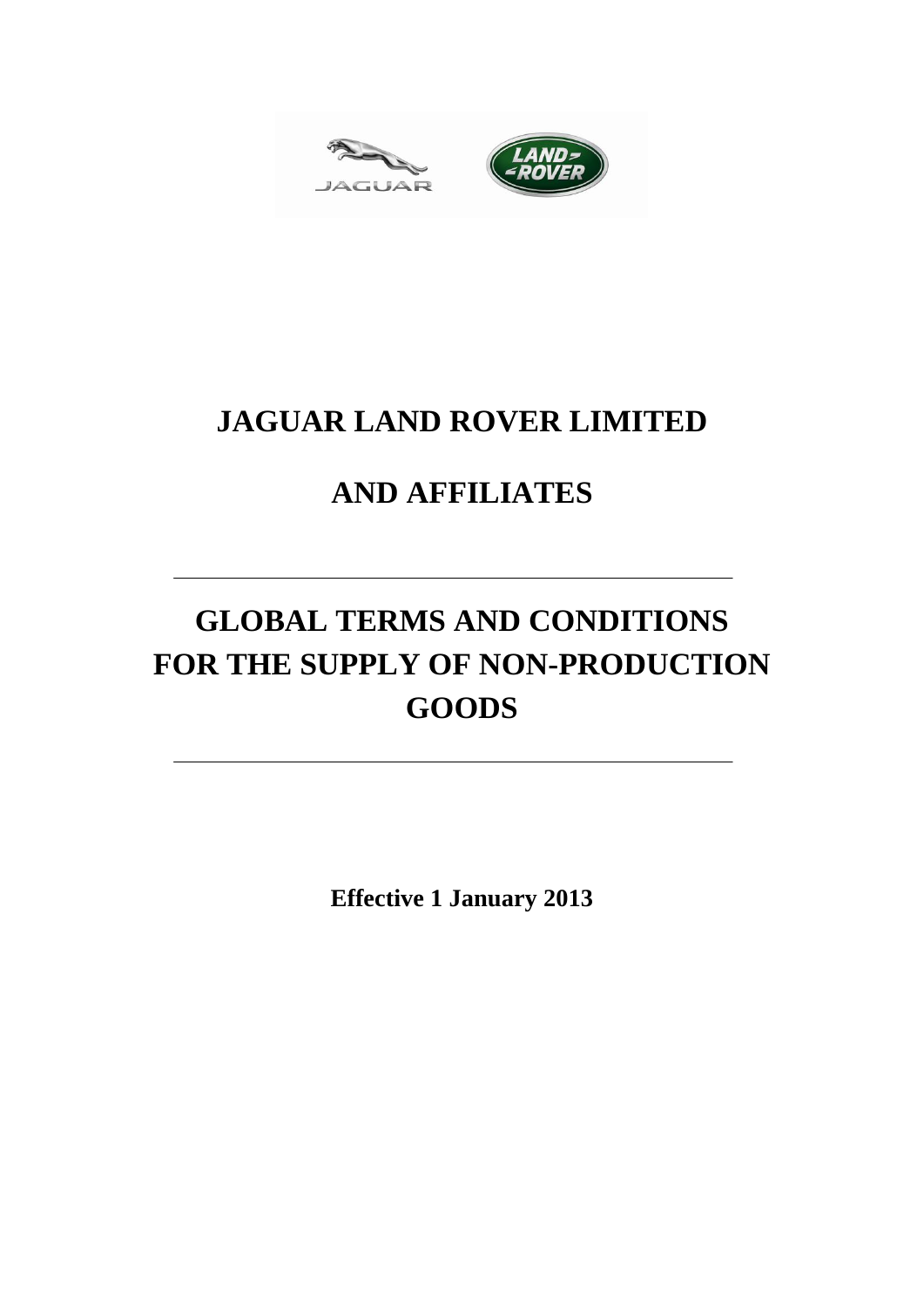## **CONTENTS**

| <b>Number</b>    | <b>Description</b>                                    | Page           |
|------------------|-------------------------------------------------------|----------------|
| 1.               | Interpretation                                        | 3              |
| 2.               | Offer, Acceptance                                     | 5              |
| 3.               | Goods and Obligations of Supplier                     | 5              |
| $\overline{4}$ . | Warranty                                              | $\overline{5}$ |
| 5.               | Delivery                                              | 6              |
| 6.               | Failure to Deliver and Non-Conforming Goods           | 6              |
| 7.               | Title, Risk and No Lien                               | $\overline{7}$ |
| 8.               | Inspection and Audit                                  | $\overline{7}$ |
| 9.               | Records                                               | $\overline{7}$ |
| 10.              | Fees, Invoicing and Payment                           | $\overline{7}$ |
| 11.              | <b>Infringement of Intellectual Property</b>          | 8              |
| 12.              | Confidentiality                                       | 8              |
| 13.              | Term and Termination                                  | 9              |
| 14.              | Force Majeure                                         | 10             |
| 15.              | Indemnity and Insurance                               | 10             |
| 16.              | Right of Set-off                                      | 11             |
| 17.              | <b>Waiver and Remedies</b>                            | 11             |
| 18.              | <b>Entire Agreement</b>                               | 11             |
| 19.              | Assignment and Sub-contracting                        | 12             |
| 20.              | No Partnership                                        | 12             |
| 21.              | <b>Basic Working Conditions and Employment Status</b> | 12             |
| 22.              | Compliance with Anti-Bribery Laws                     | 12             |
| 23.              | Severability                                          | 13             |
| 24.              | Publicity                                             | 13             |
| 25.              | Survival                                              | 13             |
| 26.              | <b>Notices</b>                                        | 13             |
| 27.              | Third Party Rights                                    | 13             |
| 28.              | <b>Bailed Property</b>                                | 13             |
| 29.              | <b>Dispute Resolution</b>                             | 14             |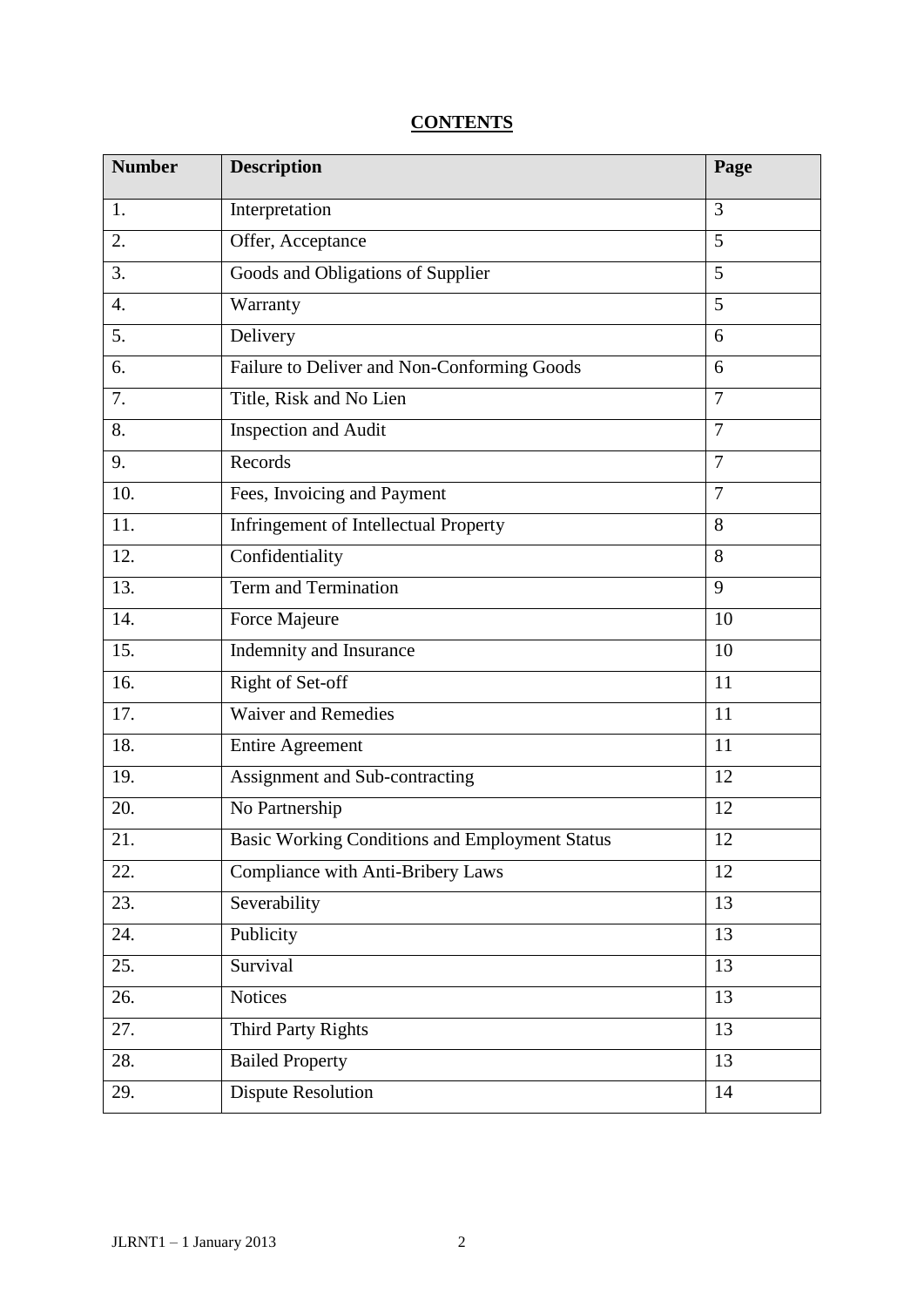## **Jaguar Land Rover**

## **GLOBAL TERMS AND CONDITIONS FOR THE SUPPLY OF NON-PRODUCTION GOODS**

Jaguar Land Rover Limited ("Jaguar Land Rover") and its affiliated companies around the world comprise a global entity whose business activities consist of development, manufacture, marketing and sale of premium motor vehicles and automotive parts. Our mission is to improve continually our products and services to meet our customer's needs. The automotive vehicle market is undergoing constant development. Our customers are constantly raising their requirements with respect to function, quality and safety. Environmental leadership is becoming an increasingly important aspect of customer choice. Thus, constant change and improvement are necessary to be competitive.

Successful relationships with our suppliers are important to us. Our suppliers are an essential part of our team, playing a pivotal role in helping us to consistently deliver quality products to our customers. Jaguar Land Rover and its suppliers agree that every single component must meet or exceed the requirements and expectations of our customers and that greater customer satisfaction is the only way for both Jaguar Land Rover and its suppliers to achieve long-term increased volume, efficiency and profitability. Our suppliers' commitment to quality and willingness to work together are key to Jaguar Land Rover becoming the leading manufacturer of premium cars in the world which will allow each of us to grow our businesses and to provide superior returns to our respective shareholders.

To achieve our mutual goal, we must work together to exceed customer expectations by consistently delivering exciting new products, with high quality and low cost. In view of these goals and objectives, Jaguar Land Rover and its suppliers agree that the following terms and conditions, govern the purchase delivery of goods from the supplier to Jaguar Land Rover.

These terms and conditions and associated documents are issued on behalf of that Jaguar Land Rover legal entity (or the Jaguar Land Rover Affiliate) identified on the face of the Purchase Order as "Buyer" and will apply to all orders issued to you as Supplier of goods. Purchase Orders and other associated purchasing documents will be valid without signature if issued by Buyer through its computer system or other electronic means. The reference to Purchase Order herein shall include a blanket Purchase Order or similar documents issued by Buyer to Supplier and which incorporate these terms and conditions.

#### 1. INTERPRETATION

(a) In these terms and conditions the following words have the following meanings unless inconsistent with the context:

| "Affiliates"   | means Buyer's or Supplier's (as relevant) subsidiaries, its holding<br>company and any subsidiaries of such holding company. A company<br>is a "subsidiary" of another company, its "holding company", if that<br>other company—<br>(a) holds 50% or more of the voting rights in it, or<br>$(b)$ holds 50% or more of the shares or stock in it; or<br>(c) is a member of it and has the right to appoint or remove a majority<br>of its board of directors; or<br>(d) is a member of it and controls alone, pursuant to an agreement with<br>other members, a majority of the voting rights in it,<br>or if it is a subsidiary of a company that is itself a subsidiary of that<br>other company; |
|----------------|-----------------------------------------------------------------------------------------------------------------------------------------------------------------------------------------------------------------------------------------------------------------------------------------------------------------------------------------------------------------------------------------------------------------------------------------------------------------------------------------------------------------------------------------------------------------------------------------------------------------------------------------------------------------------------------------------------|
| "Business Day" | means any day other than a Saturday or Sunday or a public or bank<br>holiday in England;                                                                                                                                                                                                                                                                                                                                                                                                                                                                                                                                                                                                            |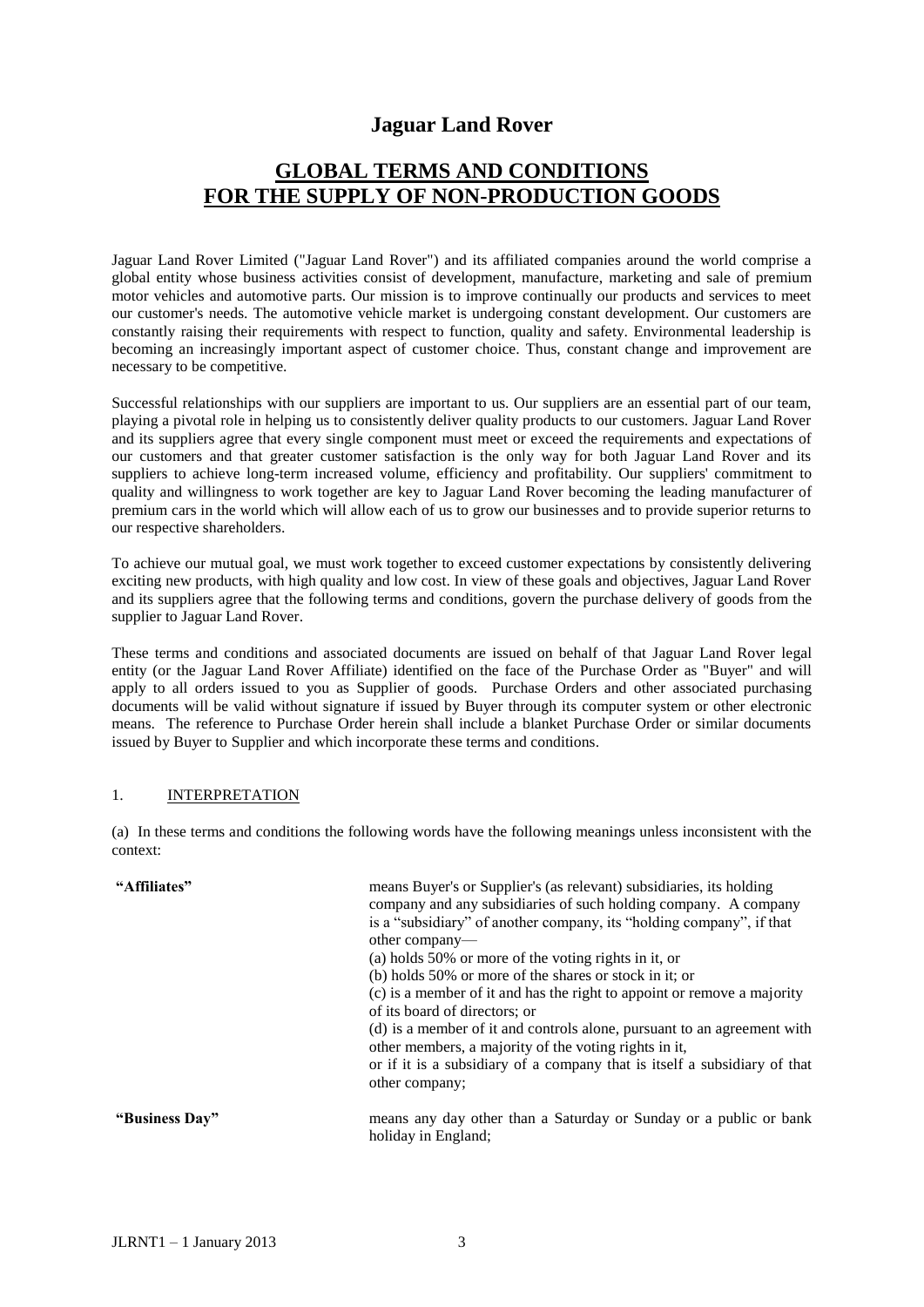| "Business Hours"           | means 9.00 a.m. to 5.00 p.m. inclusive on any Business Day;                                                                                                                                                                                                                                                                                                                                                                                                                                                                                                                                                                |
|----------------------------|----------------------------------------------------------------------------------------------------------------------------------------------------------------------------------------------------------------------------------------------------------------------------------------------------------------------------------------------------------------------------------------------------------------------------------------------------------------------------------------------------------------------------------------------------------------------------------------------------------------------------|
| "Buyer"                    | means the purchaser of the Goods, as identified on the face of the<br>Purchase Order;                                                                                                                                                                                                                                                                                                                                                                                                                                                                                                                                      |
| "Commencement Date"        | means the date of the Purchase Order;                                                                                                                                                                                                                                                                                                                                                                                                                                                                                                                                                                                      |
| "Confidential Information" | means secret or confidential commercial, financial, marketing,<br>technical or other information (including, without limitation,<br>information in or relating to vehicle model programmes, product plans,<br>business plans, marketing plans, research and development projects, or<br>Buyer's finances), know-how, trade secrets and other information in<br>any form or medium of Buyer and/or Buyer's Affiliates, whether<br>disclosed orally or in writing before or after the Commencement Date,<br>together with any reproductions of such information in any form or<br>medium or any part(s) of this information; |
| "Fees"                     | means the fees for the Goods as set out in the Purchase Order;                                                                                                                                                                                                                                                                                                                                                                                                                                                                                                                                                             |
| "Force Majeure"            | means any cause preventing either Buyer or Supplier from performing<br>any or all of its obligations which arises from or is attributable to<br>circumstances beyond its reasonable control, including, without<br>limitation, acts of God, acts of governmental or supra-national<br>authority, outbreak of hostilities, national emergency, an act of<br>terrorism, riots, civil commotion, fire, explosion, or flood;                                                                                                                                                                                                   |
| "Goods"                    | means the Goods described or referred to in the Purchase Order (or as<br>varied pursuant to a Purchase Order) including as described in a<br>Specification; and                                                                                                                                                                                                                                                                                                                                                                                                                                                            |
| "Person"                   | includes any individual, firm, body corporate, unincorporated<br>association, partnership, government, state or agency of state or joint<br>venture;                                                                                                                                                                                                                                                                                                                                                                                                                                                                       |
| "Purchase Order"           | means any purchase order, in Buyer's standard form, issued by Buyer<br>for the Goods incorporating these terms and conditions;                                                                                                                                                                                                                                                                                                                                                                                                                                                                                             |
| "Supplemental Terms"       | supplemental terms which contain<br>means Buyer's<br>specific<br>requirements to address specific services, goods or local market<br>requirements, as issued by Buyer from time to time and available from<br>Buyer on request;                                                                                                                                                                                                                                                                                                                                                                                            |
| "Supplier"                 | means the supplier of the Goods, as identified on the face of the<br>Purchase Order;                                                                                                                                                                                                                                                                                                                                                                                                                                                                                                                                       |
| "Specification(s)"         | means any specification for the Goods, including any related plans and<br>drawings, which is either issued by Buyer or expressly agreed in<br>writing by Buyer in relation to the Goods and referred to on the<br>Purchase Order; and                                                                                                                                                                                                                                                                                                                                                                                      |
| "Web-Guide(s)"             | means Buyer's web-guides, which contain specific matters such as (but<br>not limited to) taxes, shipping, and environmental, as issued by Buyer<br>from time to time and available from Buyer on request.                                                                                                                                                                                                                                                                                                                                                                                                                  |

(b) In these terms and conditions, unless the context requires otherwise, the following rules apply: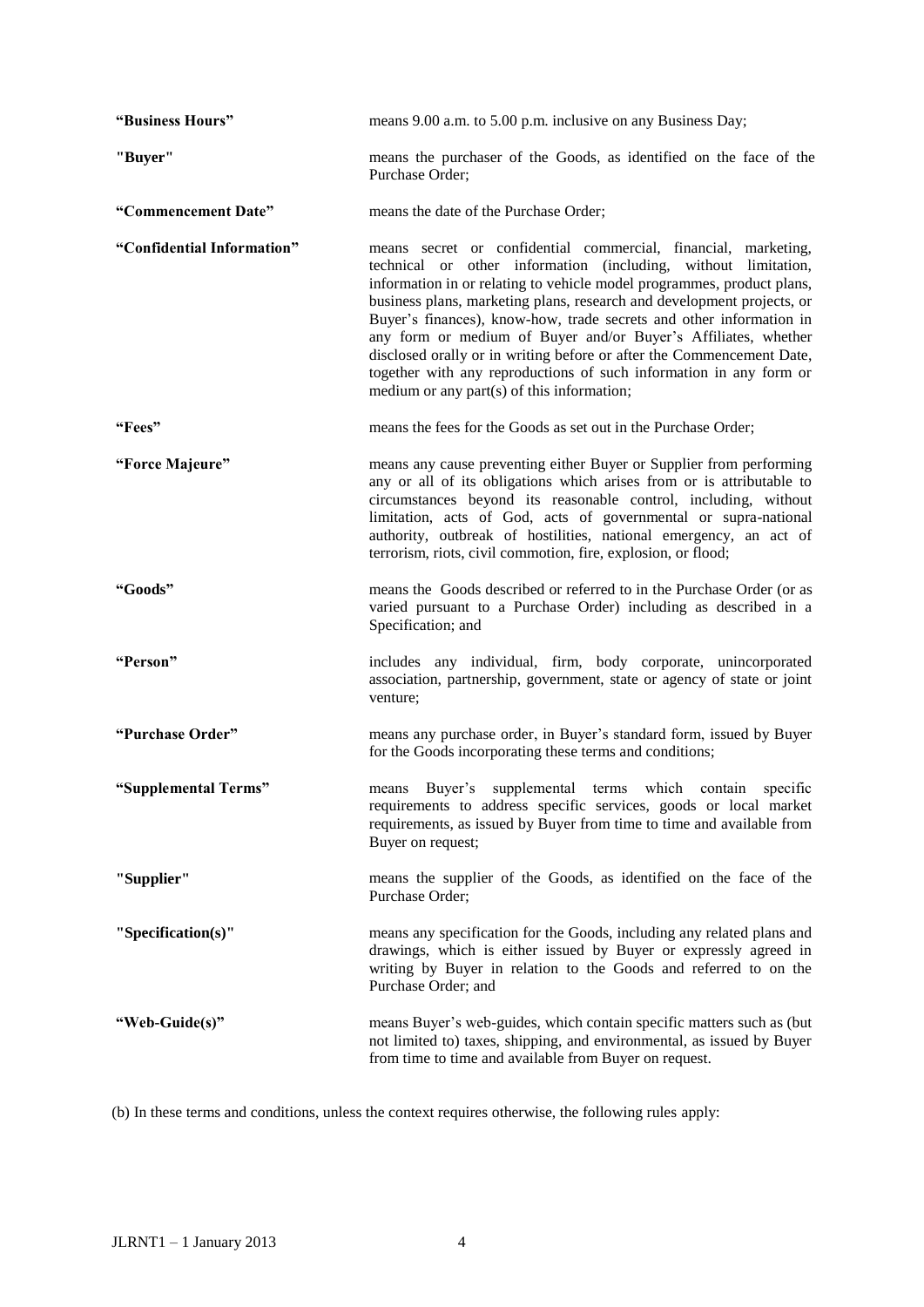- (i) headings are inserted for convenience only and shall not affect the interpretation or construction of these terms and conditions;
- (ii) words in the singular shall include the plural and vice versa;
- (iii) a reference to Buyer or Supplier includes its personal representatives, successors or permitted assigns;
- (iv) reference to a statute or statutory provision is a reference to such statute or provision as amended or reenacted. A reference to a statute or statutory provision includes any subordinate legislation made under that statute or statutory provision, as amended or re-enacted;
- (v) any phrase introduced by the terms including, include, in particular or any similar expression shall be construed as illustrative and shall not limit the sense of the words preceding those terms; and
- (vi) any Buyer Web-Guides or Supplemental Terms and Conditions identified in these terms and conditions shall hereby be incorporated by reference. Copies are available from Buyer, upon request.

#### 2. OFFER, ACCEPTANCE

(a) A Purchase Order is an offer to Supplier by Buyer to enter into the purchase and supply agreement it describes. Supplier's express agreement to a Purchase Order or commencement of work thereunder will constitute acceptance of the offer.

(b) Acceptance is expressly limited to the terms of Buyer's offer. Any modifications or other terms proposed by Supplier are expressly rejected by Buyer and shall not become part of the agreement in the absence of Buyer's express written acceptance. Any variation to these terms and conditions shall have no effect unless expressly agreed in writing by Buyer and Supplier.

#### 3. GOODS AND OBLIGATIONS OF SUPPLIER

(a) Supplier will supply the Goods to Buyer upon these terms and conditions, the terms of the Purchase Order and any applicable Web-Guides and Supplemental Terms. In the event of a conflict between the terms of the Purchase Order and/or any Supplemental Terms and/or these terms and conditions and /or the Web-guides then to the extent of such conflict, the conflict shall be resolved in the following order of priority: (i) the Purchase Order; (ii) the Supplemental Terms (regardless of whether any Supplemental Terms are referenced on the Purchase Order); (iii) these terms and conditions; and (iv) the Web-Guides.

(b) Buyer may, at any time, by way of written notice to Supplier, require any changes to the design (including any drawings, materials and Specifications), quantity, processing, method of packing and shipping and the date or place of delivery of the Goods. If any changes made by Buyer in accordance with this clause affect the cost or timing of delivery of the Goods, Buyer and Supplier will negotiate in good faith a reasonable equitable adjustment in the Fees and/or delivery schedules as applicable. Supplier will not make any change to the Goods unless done pursuant to Buyer's express written instructions or Buyer's written approval. The terms of the Purchase Order will thus be varied to the extent of the agreed written amendment. For the avoidance of doubt, Buyer shall not be liable for any increase in the Fees due to a change in the Goods, or the Specification unless Buyer has agreed such increase in writing and has amended the Purchase Order to reflect the increase in Fees.

#### 4. WARRANTY

(a) Supplier represents and warrants that the Goods will be suitable for their intended use and will conform in all respects to any description of the Goods in the Purchase Order, any Specification and any other requirements agreed upon between Buyer and Supplier or as varied by agreement between Buyer and Supplier. Supplier represents and warrants that it that it is adequately financed to meet all obligations it may be required to meet under the terms of the Purchase Order.

(b) Supplier warrants that the Goods: (i) will be of good quality and fit for any purpose held out by Supplier or made known to Supplier by Buyer expressly or by implication, and in this respect Buyer relies on Supplier's skill and judgment; (ii) be free from defects in design, material and workmanship and remain so for at least one year or such other longer period as agreed between Buyer and Supplier following the date of delivery; (iii) comply with all applicable laws and regulations in force in the countries where the Goods are to be supplied and/or used by Buyer including but not limited to the manufacture, labelling, packaging, storage, handling, and delivery of the Goods.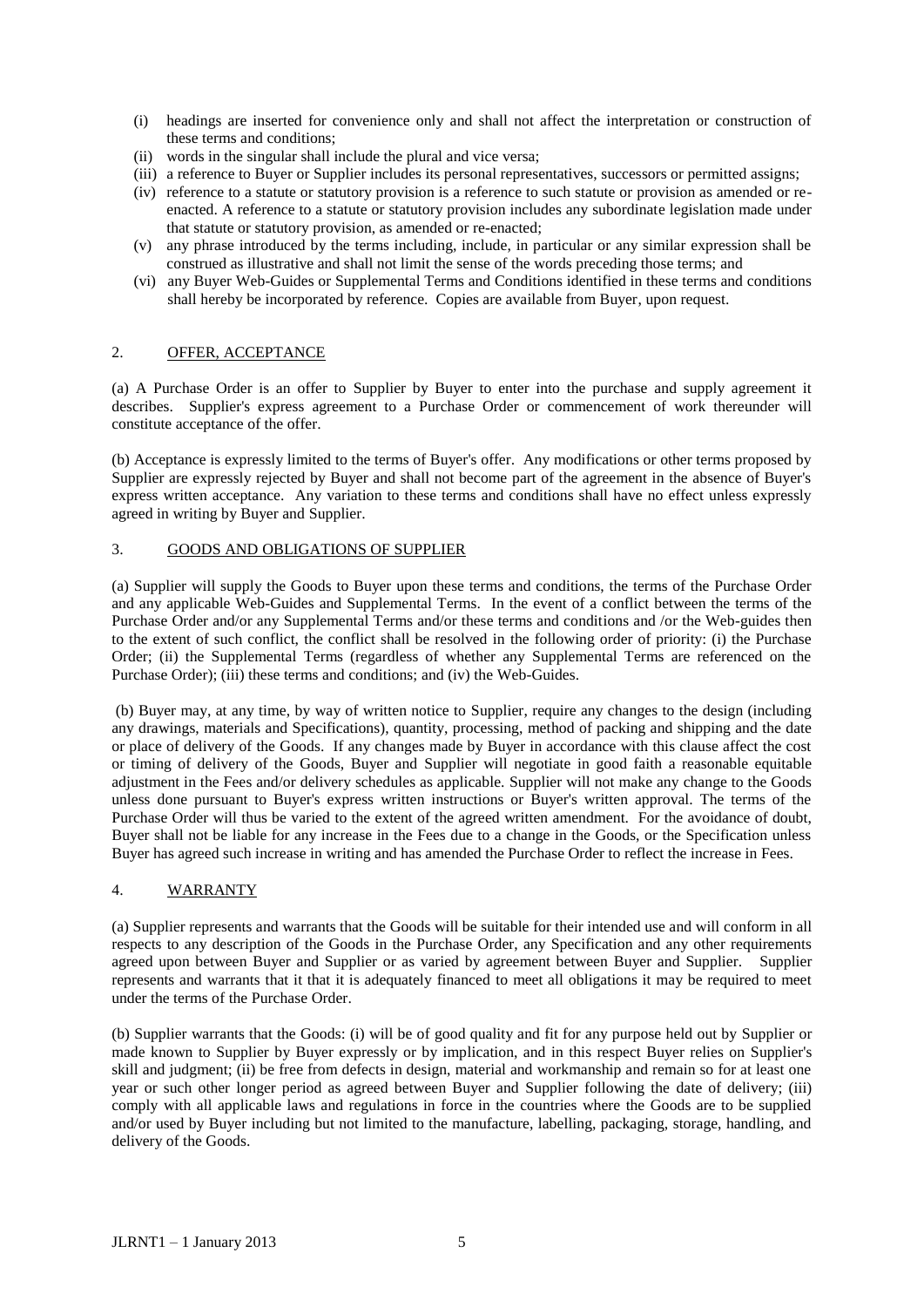(c) Supplier warrants that it shall observe, comply with and embody in the provision of the Goods all relevant legislation (including statutory requirements) and undertake compliance with all relevant codes of practice and conduct, including British, European and Buyer notified standards in the provision of the Goods.

(d) Supplier warrants that it has in place, or will obtain, all necessary consents, approvals, authorisations, licences and permissions to supply the Goods, including in relation to any Specification as contemplated by the Purchase Order (including these terms and conditions).

(e) The warranties given in these terms and conditions are in lieu of all other warranties, express or implied whether by statute or otherwise relating to the supply of Goods to the fullest extent permitted by law. Supplier warrants that it will use its best efforts to ensure that its systems, equipment and any other item necessary to perform its obligations under the Purchase Order will not be affected by any error, interruption or other adversity (save in the event of any error, interruption or other adversity directly arising due to Buyer's wilful misconduct), and that should any such event occur Supplier can demonstrate that proper contingency actions are in place to ensure that the Goods can be delivered.

(f) Supplier's warranty and any rights of Buyer to make a claim under it will be effective even if Buyer has accepted all or a portion of the Goods.

#### 5. DELIVERY

(a) Supplier will ensure that: (i) the Goods are properly packed and secured in such a manner as to enable them to reach their destination in a fully functioning and undamaged condition; (ii) it packs, marks and ships the Goods in accordance with all of Buyer's standards (as set out in the Buyer's Delivery Terms Web-Guide or as may otherwise be notified to Supplier by Buyer from time to time).

(b) Supplier will supply the Goods in accordance with the timing and locations notified by Buyer to Supplier, or if no timings are provided, within a reasonable time. In the event that the timing for delivery of the Goods has not been (or is reasonably likely not to be) met, Supplier shall notify Buyer in writing and Buyer shall, acting reasonably, determine whether an extension to the timing is appropriate. Unless agreed otherwise in writing by Buyer, time shall be of the essence in respect of the delivery of the Goods.

(c) Supplier agrees that it shall supply the Goods in accordance with the delivery terms as set out in Buyer's Delivery Terms Web-Guide.

(d) Buyer may, at any time, change or temporarily suspend the provision of the Goods (or part thereof) in any Purchase Order or shipment release or other written instructions issued by Buyer upon notice to Supplier.

(e) Supplier shall not deliver the Goods in instalments without Buyer's prior written consent. Where it is agreed that the Goods are to be delivered by instalments they may (at Buyer's sole option) be invoiced and paid for separately. However, failure by Supplier to deliver any one instalment on time or any defect in any one instalment shall entitle Buyer to the rights set out in clause 6.

#### 6. FAILURE TO DELIVER OR NON-CONFORMING GOODS

(a) If Supplier fails to deliver the Goods by the applicable dates specified in the Purchase Order or as otherwise notified to Supplier by Buyer, or if Supplier does not comply with the warranties set out in these terms and conditions, Buyer shall, without limiting its other rights or remedies, have one or more of the following rights (to be exercised in Buyer's sole discretion):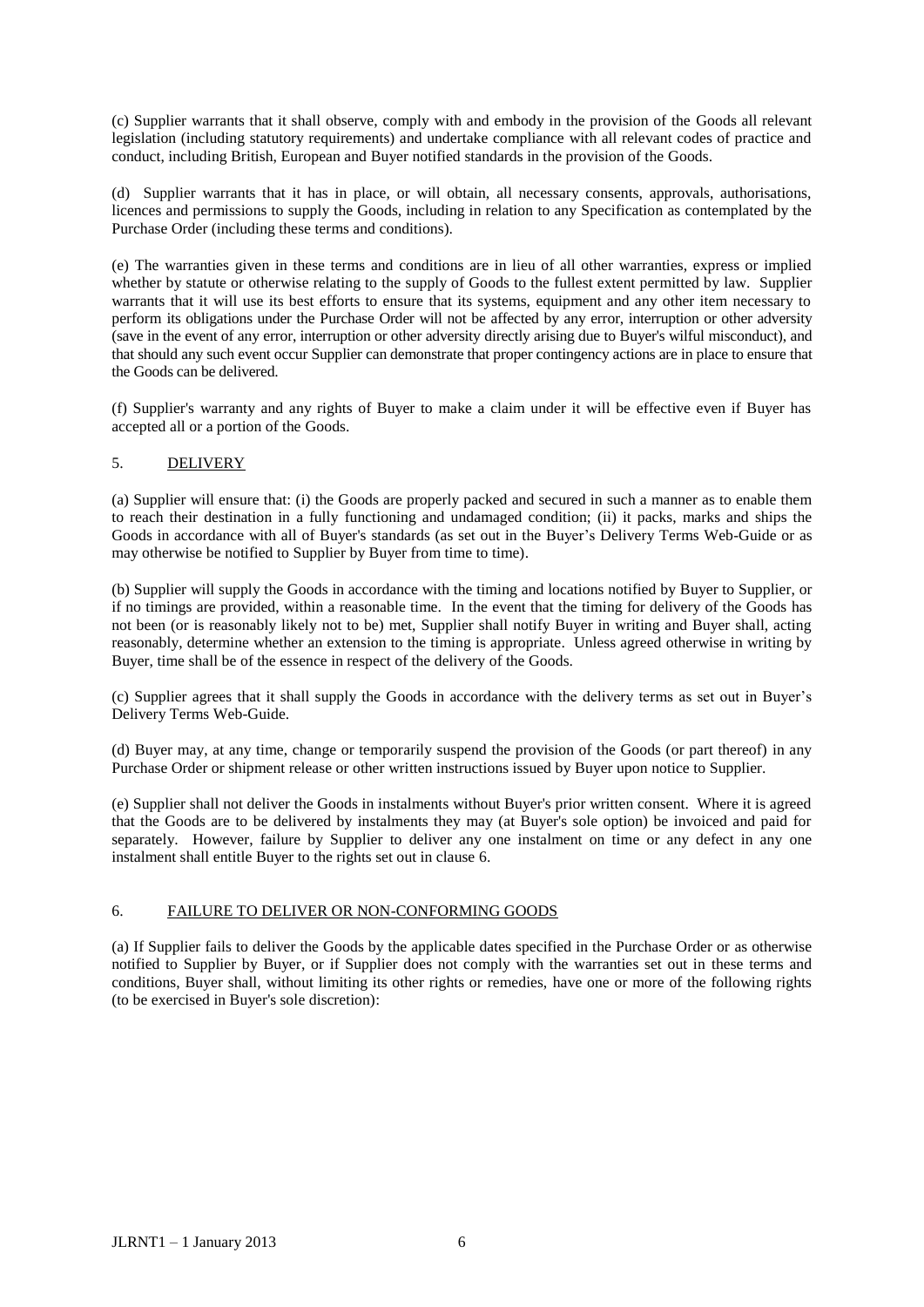- (i) to terminate the Purchase Order with immediate effect by giving written notice to Supplier;
- (ii) to reject the Goods (in whole or in part) and return them to Supplier at Supplier's own risk and expense;
- (iii) to require Supplier to promptly repair or replace the rejected Goods, at no additional charge to Buyer, or, at Buyer's option, to provide a full refund of the price of the rejected Goods (if paid);
- (iv) to refuse to accept any subsequent delivery of the Goods which Supplier attempts to make;
- (v) to recover from Supplier any costs incurred by Buyer in obtaining substitute Goods from a third party, or having a third party repair the Goods; and/or
- (vi) to claim damages for any additional costs, losses or expenses incurred by Buyer which are in any way attributable to Supplier's failure to meet such dates or comply with such warranties.

(b) These terms and conditions (and the terms of the Purchase Order) will apply to any substitute or replacement Goods supplied by Supplier.

#### 7. TITLE, RISK AND NO LIEN

(a) The Goods shall remain at the risk of Supplier until delivery of the Goods pursuant to clause 5 above, whereupon risk in, and unencumbered title to, the Goods shall pass to Buyer.

(b) Supplier agrees that it shall not retain any lien on or over the Goods (or any part thereof), and to the extent that any lien is implied under law, Supplier hereby waives any and all rights to enforce any such lien on or over the Goods (or any part thereof).

#### 8. INSPECTION AND AUDIT

(a) If requested by Buyer, Supplier will permit Buyer (which, for purposes of this clause 8 includes its authorised representatives), during the term of the Purchase Order and for a period of 7 years following the later of the last delivery of the Goods and the date of the final payment to Supplier under the Purchase Order, to:

(i) examine and copy all pertinent documents, data and other information relating to the Goods, Supplier's obligations under the Purchase Order, any payment made to Supplier or any claim made by Supplier;

(ii) view any facility or process relating to the Goods or the Purchase Order, including those relating to production quality; and

(iii) audit any facility or process to determine compliance with the requirements of the Purchase Order.

(b) Any examination under this clause 8 will be conducted during normal Business Hours and upon advance written notice to Supplier. If requested by Buyer, Supplier will use its best efforts to permit Buyer to obtain from the sub-contractors of, and vendors to, Supplier the information and permission to conduct the reviews specified in this clause 8, regardless of any other right Buyer may have to that information or facility.

#### 9. RECORDS

Supplier will keep any and all pertinent records related to the Goods, including, documents, data and other written information for at least 7 years following the later of the last delivery of the Goods or the date of the final payment to Supplier under the Purchase Order. Upon Buyer's request, Supplier will then either return all copies of the records to Buyer or, at Buyer's request, destroy them (and provide a certificate signed by Supplier's Managing Director that such destruction has taken place). Supplier shall keep all records strictly confidential, in accordance with the terms and conditions of the Purchase Order. Notwithstanding the foregoing, unless prevented from doing so due to binding and written confidentiality restrictions in place with a third party, Supplier shall promptly provide Buyer with true and accurate copies of any information and records, as may be requested by Buyer from time to time.

#### 10. FEES, INVOICING AND PAYMENT

(a) In consideration of the provision of the Goods by Supplier, Buyer shall pay the Fees as detailed in the Purchase Order. Buyer will not be obligated to pay Supplier for any fees or charges in excess of the Fees unless such fees and charges have been approved in advance and in writing by Buyer's authorised signatories and reflected in the value of the Purchase Order.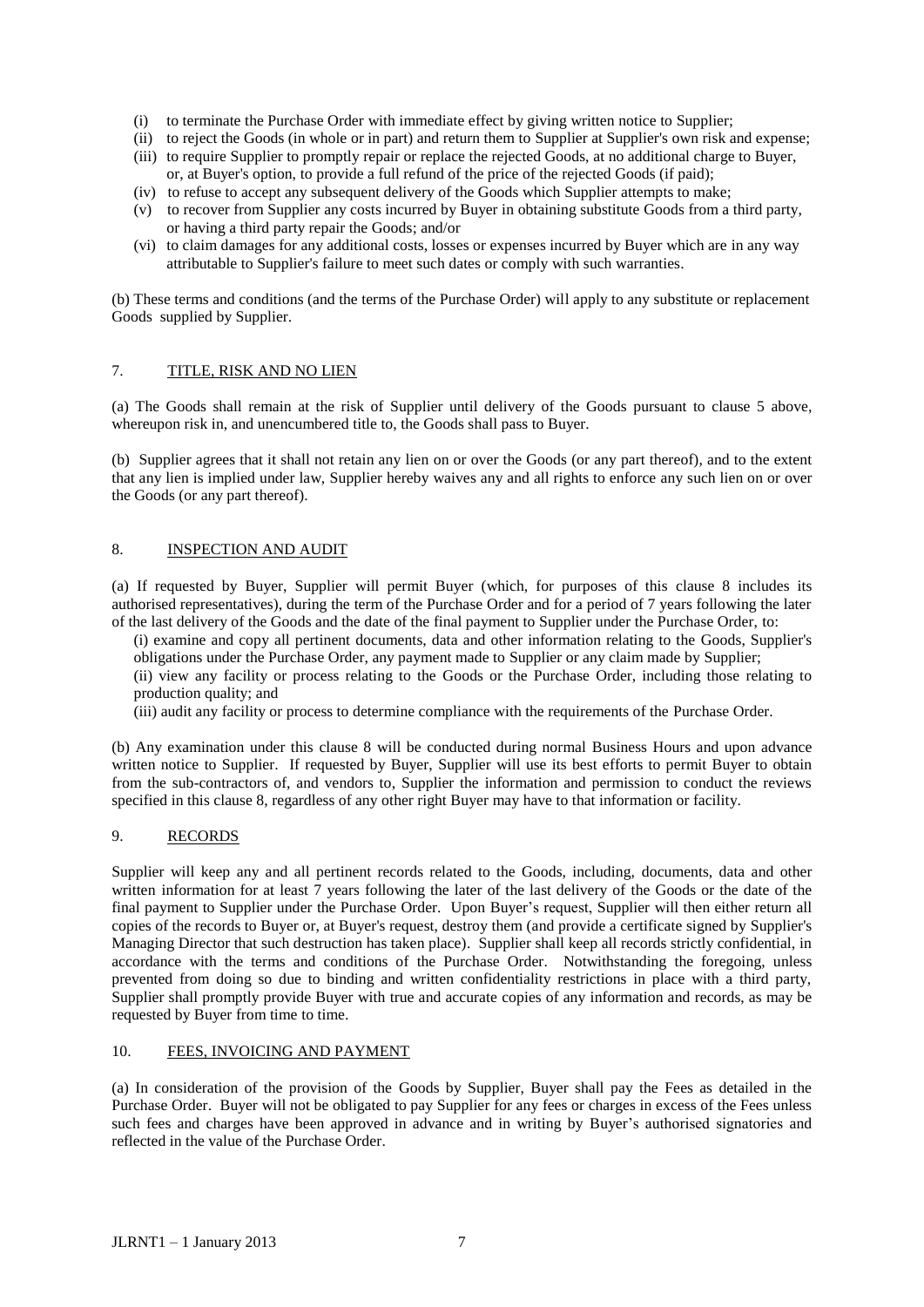(b) Supplier will invoice Buyer for all Goods supplied in accordance with Buyer's Payment Terms Web-Guide. If any item or any part of an item shown on an invoice rendered by Supplier is subject to a bona fide dispute or question by Buyer then Buyer shall be entitled to withhold payment of that invoice until such dispute or question has been resolved.

(c) Invoices will accurately document the Goods supplied during the invoice period and will include such supporting documentation as may be reasonably requested by Buyer to establish the extent to which Goods have been supplied.

(d) Buyer will pay all applicable transaction taxes and VAT (collectively "Tax") submitted in a timely manner in accordance with the terms of the Purchase Order. Supplier will separately state Tax on all its invoices and supporting documentation. Supplier is responsible for submitting accurate information required to determine and calculate Tax. Buyer will not be responsible for penalties, interest or fees imposed on Supplier as a result of incorrect calculation or billing of Tax. Supplier will, upon Buyer's request, provide documentation to support the billing and recovery of Tax paid. If so registered, Supplier must provide details of VAT registration numbers to Buyer.

#### 11. INFRINGEMENT OF INTELLECTUAL PROPERTY

(a) Supplier shall defend, indemnify, keep indemnified and hold harmless Buyer and its Affiliates, their respective officers, directors and employees, in full against all losses, liability, damages, costs and all expenses, including reasonable attorney fees and expert fees, arising out of or in connection with any claims, demands, actions or legal proceedings, alleging infringement of any Intellectual Property Rights in connection with the Goods subject to the following conditions:

(i) Buyer shall promptly notify Supplier in writing of any such claim or alleged claim of which it has notice and shall not make any admissions without the prior written consent of Supplier;

(ii) Buyer, at the expense of Supplier, shall allow Supplier to conduct and settle all negotiations and litigation resulting from any such claim provided that such settlement is not likely to have a negative impact on Buyer's reputation;

(iii) at all times in relation to the claim Buyer shall, at Supplier's cost, act in accordance with the reasonable instructions of Supplier and at the request of Supplier afford all reasonable assistance with all negotiations and litigation; and

(iv) any legal costs awarded to Buyer as a result of any litigation in relation to the claim are to be for the account of Supplier and if paid to Buyer shall to the extent incurred by Supplier be paid without deduction by Buyer to Supplier promptly after receipt by Buyer.

(b) In the event that Supplier is involved in a claim or alleged claim of which it has notice with a third party in connection with Intellectual Property Rights relating to the Goods Supplier shall promptly notify Buyer in writing, providing full details of the claim or alleged claim.

(c) Nothing in these terms and conditions shall be construed as conferring upon Buyer or Supplier a right to use in the course of trade or apply any trade mark, trade name or design of the other, whether now existing or created subsequently to the Commencement Date unless written permission is given by the other. Any user rights so granted must be subject to a separate trade mark licence agreement upon the terms to be agreed between Buyer and Supplier.

#### 12. CONFIDENTIALITY

(a) Supplier acknowledges that in providing the Goods hereunder, it may receive or have access to Confidential Information. In particular, any Specification provided by Buyer (including drawings, test data and specifications developed in whole or in part by Buyer) shall be Confidential Information of Buyer. In addition, all information which Supplier or its Affiliates or any of its employees, agents or sub-contractors has access to in providing the Goods at Buyer's facilities shall be presumed to be Confidential Information. All Confidential Information shall be kept strictly confidential by Supplier, regardless of whether such information is marked as "confidential."

(b) Supplier agrees that it shall use at least the same degree of diligence to protect the Confidential Information as it uses to protect its own confidential and sensitive information (being no less than a reasonable level of diligence). Supplier will not disclose any Confidential Information to anyone except to those employees, agents or sub-contactors of Supplier who need access to the Confidential Information in order to supply the Goods and who are bound by conditions of secrecy in respect of such Confidential Information which are not less strict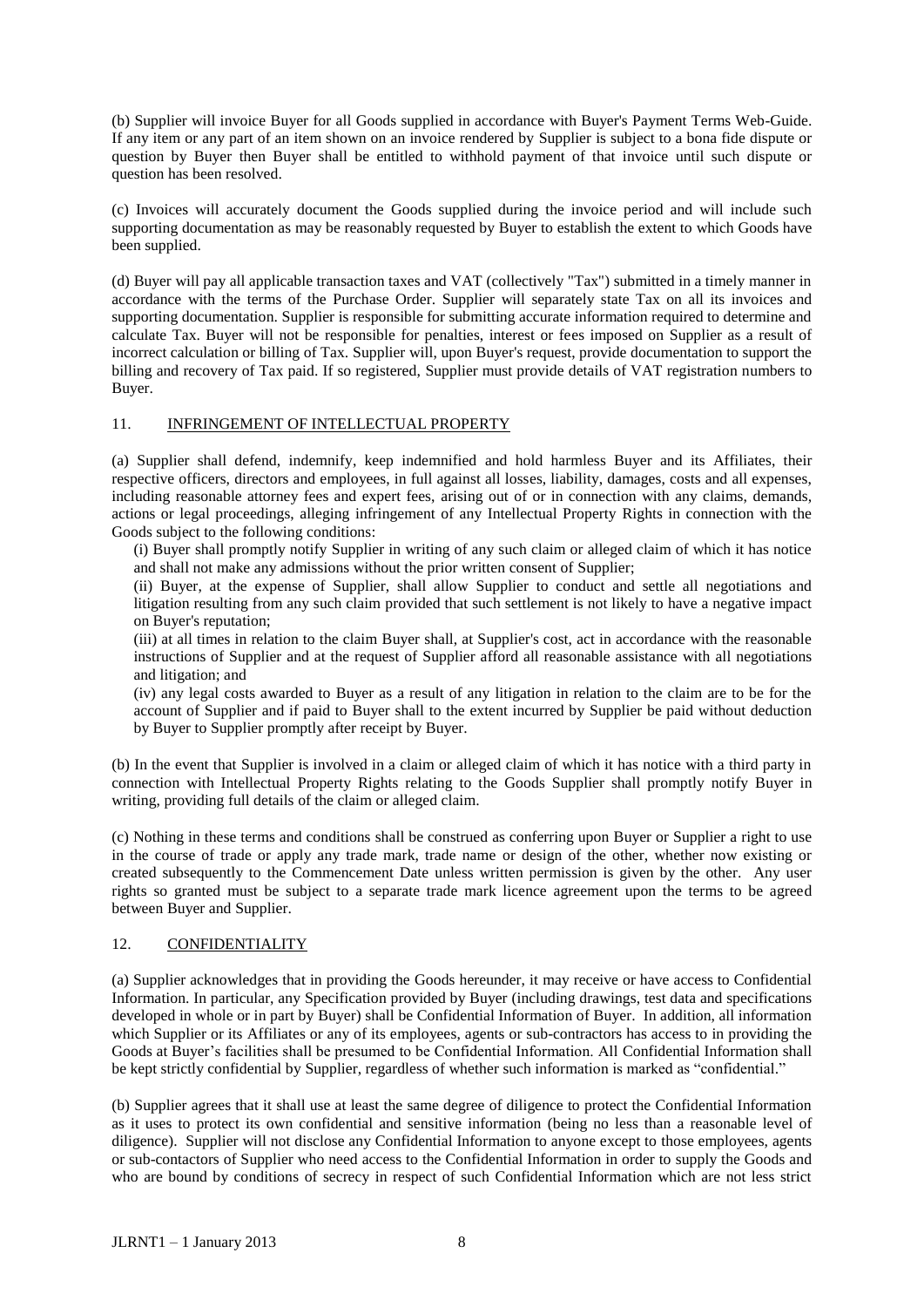than those imposed on Supplier under these terms and conditions (which Supplier shall, at Buyer's request, diligently enforce at Supplier's expense). Supplier agrees that it will not use any Confidential Information for any purpose other than provision of the Goods. In particular Supplier shall not use any Confidential Information in providing goods or services to any other customer of Supplier.

(c) The obligations of confidentiality shall not apply to Confidential Information where:

(i) the Confidential Information is, or becomes (other than through a breach of these terms and conditions or other confidentiality obligations in place) generally known to the public; or

(ii) the Confidential Information is proven by documentary evidence to have been developed independently by Supplier without reference to any Confidential Information; or

(iii) the Confidential Information was rightfully received in good faith by Supplier without obligation of confidentiality from a third party; or

(iv) disclosure is required by law, provided that (where reasonably practicable to do so) the disclosing party gives the non-disclosing party prompt written notice of the request for disclosure, cooperates with the nondisclosing party in obtaining protective order or other remedy, and discloses only that portion of the confidential information which it is legally compelled to disclose.

#### 13. TERM AND TERMINATION

(a) Without prejudice to any other right or remedy that Buyer may have against Supplier, it shall have the right to terminate the Purchase Order in whole or in part, with or without cause, and without any liability for such termination, upon at least seven days' written notice to Supplier.

(b) Buyer may by notice in writing to Supplier forthwith terminate the Purchase Order in the event of:

(i) any material breach or persistent breach of Supplier's obligations under the Purchase Order and, where the breach is capable of remedy, Supplier fails to remedy the breach within five days after service of a written notice from Buyer requiring it to be remedied;

(ii) Supplier becomes insolvent, is placed into administration, receivership or liquidation, commences proceedings to be wound up, enters into any voluntary arrangement with its creditors, or on the happening of any similar event according to the laws of its domicile; or

(iii) Supplier undergoes any change in its ownership or disposes of all or a substantial part of its business or assets (other than for the purposes of a legitimate reorganisation) without Buyer's prior written consent, which consent shall not be unreasonably withheld or delayed (acknowledging that it would be reasonable for Buyer to withhold such consent if it does not receive adequate evidence of Supplier's ability to continue to perform its obligations in accordance with the terms of the Purchase Order).

(c) Upon receipt of any termination notice, Supplier shall discontinue provision of the Goods on the date stated in such notice.

(d) Without prejudice to clause 13(b), upon termination of the Purchase Order, Supplier shall be paid the amount due for finished Goods that have been delivered and which comply with the terms of the Purchase Order (as determined by Buyer in its reasonable discretion); and should Buyer (in its sole discretion) request the delivery of any finished Goods (that have not yet been delivered) or any unfinished Goods, Supplier shall be paid a reasonable amount for such finished Goods or unfinished Goods (as determined by Buyer in its reasonable discretion). In addition, Buyer will reimburse those reasonable expenses of Supplier which were approved in advance by Buyer and which were properly incurred prior to termination. Buyer will not be liable for any other costs, expenses, damages or claims of any sort resulting from termination of the Purchase Order, including any indirect damages or consequential loss or for (whether direct or indirect) pure economic loss, loss of profits and loss of business or loss of savings, howsoever caused.

(e) Upon termination or expiry of the Purchase Order, or upon the request of Buyer, Supplier will surrender to Buyer all copies of Confidential Information which are then in Supplier's possession or control in relation to the Goods and all Specifications, memoranda, notes, records, drawings, manuals, software, data held on any electronic device, and all other materials which are the property of Buyer or its Affiliates or which contain information which is confidential or proprietary to Buyer or its Affiliates.

(f) Upon receipt of the notice of termination, Supplier, unless otherwise directed by Buyer, will at Buyer's sole option: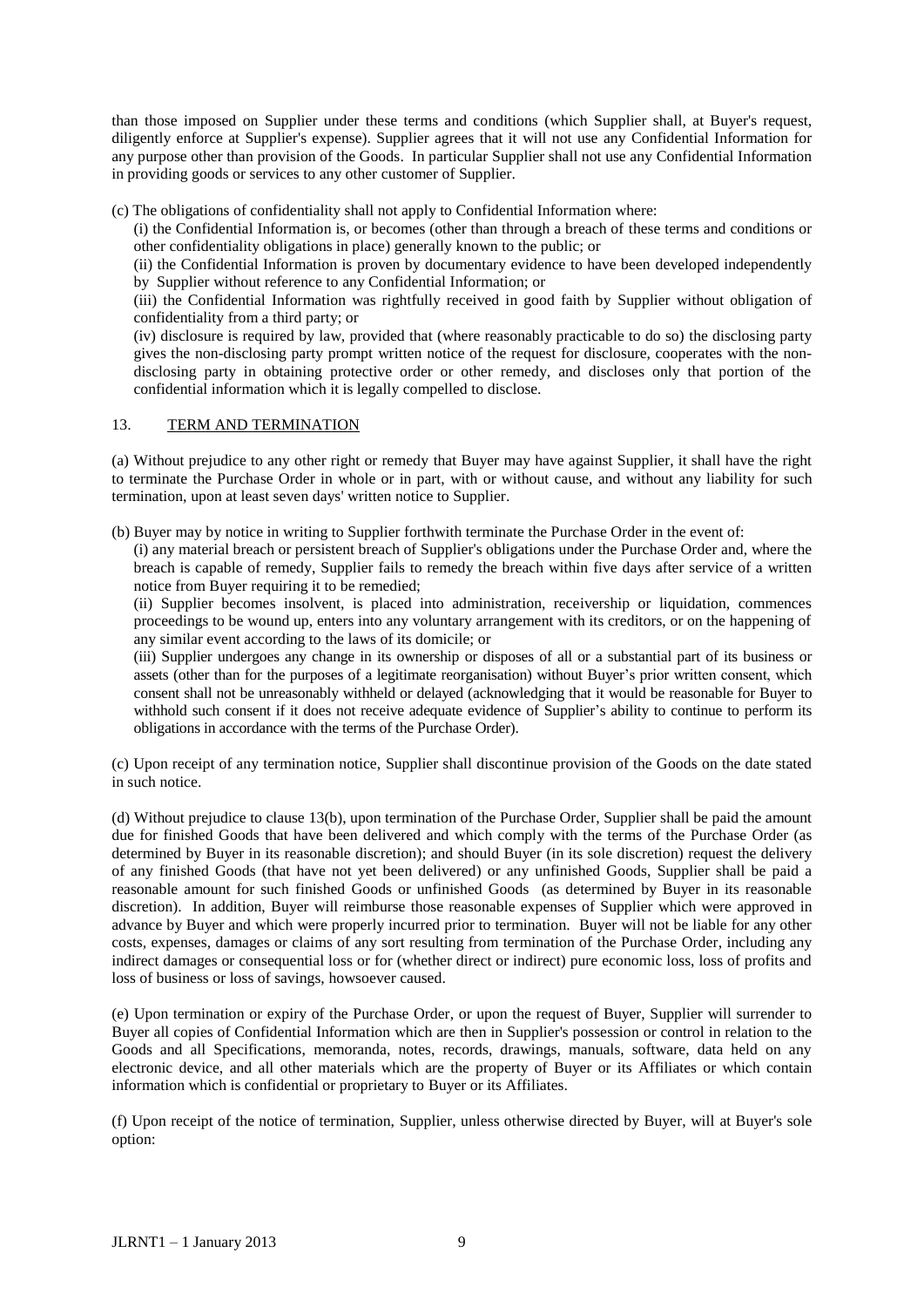(i) transfer title and deliver to Buyer the finished Goods, the unfinished Goods, and the materials which Supplier produced or acquired in accordance with a Purchase Order and which Buyer agrees to acquire pursuant to clause 13(d);

(ii) verify/settle all claims by sub-contractors for actual costs that are rendered unrecoverable by such termination and provided the recovery of materials in Supplier's possession or control is ensured;

(iii) take actions reasonably necessary to protect property in Supplier's possession or control in which Buyer has an interest until disposal instruction from Buyer has been received; and/or

(iv) upon Buyer's reasonable request, cooperate with Buyer in effecting orderly resourcing of the Goods to a different supplier whilst minimising any disruption to Buyer's business.

(g) Termination of the Purchase Order, however arising, shall not affect Buyer's or Supplier's rights, remedies, obligations or liabilities that have accrued up to termination.

#### 14. FORCE MAJEURE

(a) Neither Buyer nor Supplier shall be deemed to be in breach of a Purchase Order for any failure or delay in performing its obligations under the Purchase Order due to a Force Majeure event.

(b) If Buyer's or Supplier's performance of its obligations under the Purchase Order is affected by a Force Majeure event, then:

(i) it shall give written notice to the other, specifying the nature and extent of the Force Majeure event, within two (2) Business Days of becoming aware of the Force Majeure event and will at all times use all reasonable endeavours to mitigate the severity of the Force Majeure event;

(ii) the date for performance of such obligation shall be deemed suspended but only for a period which shall not be longer than the delay caused by such event; and

(iii) it shall not be entitled to payment from the other in respect of extra costs and expenses incurred by virtue of the Force Majeure event.

(c) If an event of Force Majeure causes Supplier to be unable to materially comply with any of its obligations under the Purchase Order, Supplier shall, at its own cost, take such steps as to mitigate the effects of the Force Majeure event and Supplier and Buyer shall agree such terms as are appropriate for the continued supply of the Goods. If no such terms are agreed within five (5) Business Days of the commencement of the event of Force Majeure (or such longer period as Buyer and Supplier may agree in writing), Buyer may, by giving written notice to Supplier, forthwith terminate the Purchase Order.

#### 15. INDEMNITY AND INSURANCE

(a) Supplier shall indemnify, keep indemnified and hold harmless Buyer and its Affiliates and their respective officers, directors and employees, in full against all losses, liability, damages, costs, claims and all expenses, including reasonable legal fees and expert fees, arising directly out of Supplier's provision of the Goods (or lack thereof) or from Supplier's breach of the terms of the Purchase Order (including these terms and conditions), including claims, actions or legal proceedings alleging:

(i) death, personal injury or property damage; or

(ii) any defect in the design, workmanship or manufacture of the Goods; or

(iii) any violation by Supplier of any law, rule or regulation applicable to Supplier or Supplier's business, facilities or operations, including in relation to the provision of the Goods; or

(iv) any act or omission of Supplier or its employees, agents or sub-contractors in providing the Goods, including any injury, loss or damage to persons caused or contributed to by any of their negligence or by faulty design, workmanship or materials.

(b) Neither Supplier nor Buyer shall be liable to the other for any indirect losses arising out of its breach of the terms of the Purchase Order. Notwithstanding the foregoing, nothing under the terms of the Purchase Order shall exclude Buyer's or Supplier's liability for: (i) death or personal injury arising from its negligence; (ii) fraud or fraudulent misrepresentation; (iii) any other losses which may not be excluded by law.

(c) Upon receipt of a written request from Buyer, Supplier shall, at its sole expense, provide Buyer with reasonable access to documents, records and witnesses in connection with Buyer's defence and resolution and resolution of any claim, action or legal proceedings referred to in clause 15(a) above.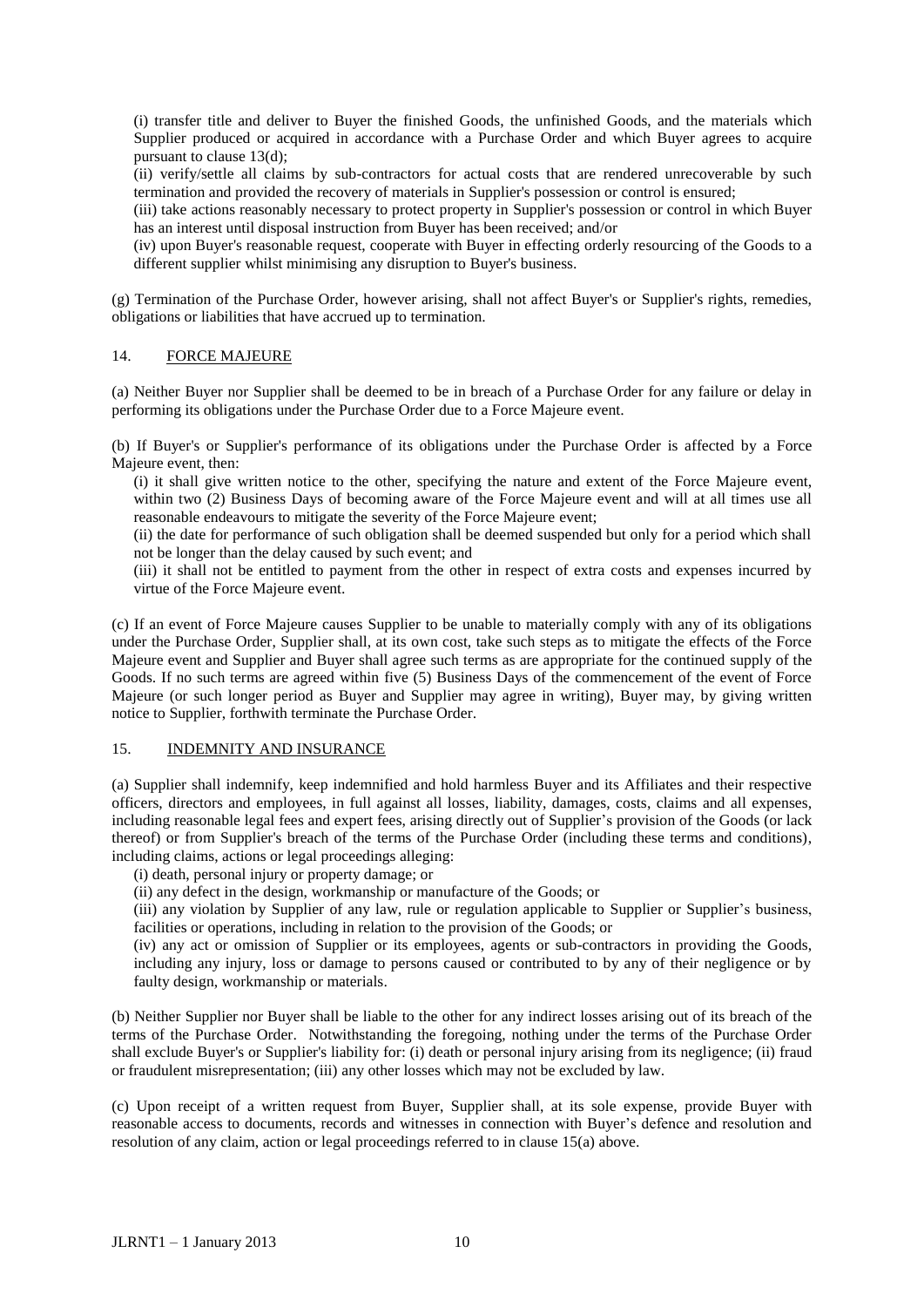(d) Buyer may, in its sole discretion, require Supplier to defend and resolve any claim, action or legal proceedings referred to in clause 15(a) above. In the event that Buyer so requires, Supplier shall absorb all loss, liability, damages, costs and all expenses, including reasonable legal fees and expert fees, in connection with such defence.

(e) Supplier shall at all times insure and keep itself adequately insured with a reputable insurance company against all insurable liability in connection with the Goods and, in particular, against all its liabilities under the Purchase Order and against the consequences of any act or default of Supplier's, Supplier's Affiliates and subcontractors' employees whilst on the premises of Buyer (or Buyer's Affiliate) and shall, on request, provide Buyer with such evidence of insurance as Buyer may reasonably require. Supplier shall provide all reasonably practicable assistance required by Buyer or its insurers for the purposes of contesting or dealing with any action, claim or matter arising out of Supplier's performance of the Purchase Order or failure to perform. Without prejudice to Supplier's other obligations in this clause 15, Supplier shall arrange Public Liability insurance with reputable insurers, in its own name against the risk assumed under this clause 15 to a value of not less than £5,000,000 per incident.

(f) Supplier shall co-operate as far as reasonably practicable with Buyer and its Affiliates in defending any actions or claims brought against Buyer or its Affiliates. Such co-operation shall include, but not be limited to, providing documents, drawings, computer files or other materials reasonably requested by Buyer or its Affiliates, and providing any other support reasonably requested by Buyer, its Affiliates or Buyer's professional advisers.

(g) Without prejudice to clause 15(e), Supplier shall arrange suitable and adequate product liability insurance in its own name and it shall maintain such insurance cover with internationally recognised reputable insurers.

(h) Neither Buyer nor its Affiliates shall be liable for any costs, loss or damage, liabilities, injuries, indirect or consequential loss (all three of which terms include pure economic loss, loss of profits, loss of business and like loss) to property or stock of Supplier howsoever caused. Further, Buyer and its Affiliates shall not be responsible for death, injury or illness which may be sustained by any employee, agent, sub-contractor, invitee or licensee of Supplier or for any loss, damage or destruction to the property of any such employee, agent, subcontractor, invitee or licensee or operations of Supplier unless directly due to the negligent act or wilful default of Buyer or its Affiliates.

#### 16. RIGHT OF SET-OFF

Supplier agrees that all its accounts with Buyer will be administered on a net settlement basis and that Buyer may set off and recoup debits and credits, including Buyer's attorney fees and costs of enforcement, against any of Supplier's accounts regardless of the basis for such debits or credits and without additional notice. In this clause 16 "Buyer" includes Buyer's Affiliates, and "Supplier" includes Supplier's Affiliates.

#### 17. WAIVER AND REMEDIES

No delay or omission by Buyer or Supplier in exercising the right or power it has pursuant to the terms of the Purchase Order shall impair or be construed as a waiver of such right or power. No waiver of any breach of any provision of the Purchase Order (including these terms and conditions) shall constitute a waiver of any other breach of such or any other provision. Remedies available to Buyer or Supplier in relation to the Purchase Order shall be cumulative and additional to any other or further remedies implied or available at law, in equity or contained in these terms and conditions.

#### 18. ENTIRE AGREEMENT

The Purchase Order, these terms and conditions, any Specification, any Buyer Supplemental Terms and Conditions or Web-Guides, and any documents referred to on the Purchase Order set forth the entire and only agreement and understanding between Buyer and Supplier relating to the provision of the Goods as detailed in the Purchase Order and, save in respect of fraudulent misrepresentation, supersedes all negotiations, commitments and representations made prior to the date of acceptance of the Purchase Order.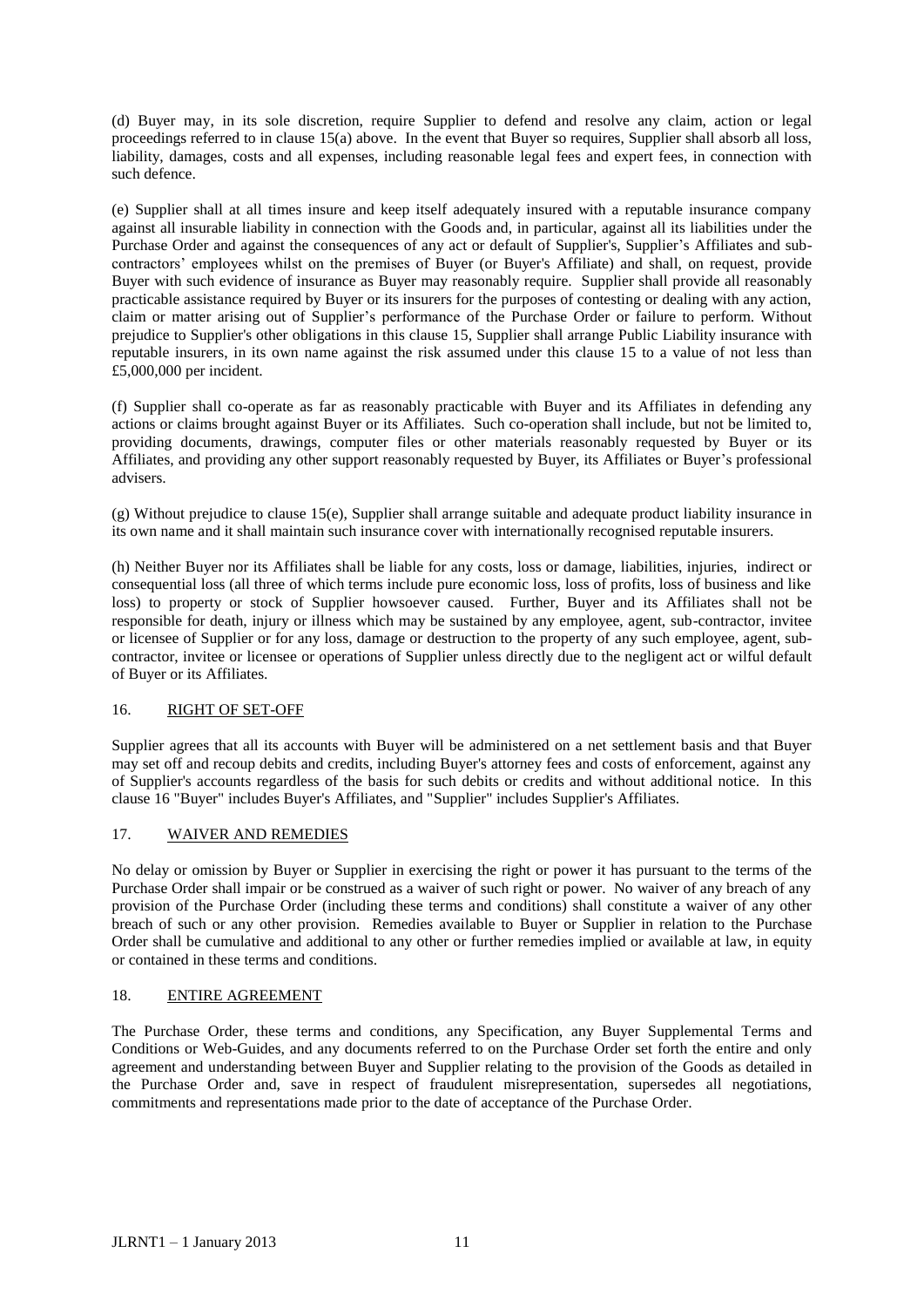#### 19. ASSIGNMENT AND SUBCONTRACTING

(a) The rights and obligations under the Purchase Order or the Purchase Order itself, either in whole or in part, shall not be assigned or transferred by Supplier without the prior written consent of Buyer.

(b) Supplier may use sub-contractors in the provision of the Goods and, upon Buyer's request Supplier shall provide Buyer a written list of the individual sub-contractors who it has engaged. Where Supplier sub-contracts the provision of the Goods (or part thereof) Supplier shall, Supplier shall, before engaging any sub-contractors, enter into confidentiality obligations with such sub-contractors which are not less strict that as imposed on Supplier under these terms and conditions (which Supplier shall, at Buyer's request, diligently enforce at Supplier's expense). Where Supplier engages sub-contractors, Supplier shall remain fully responsible and liable for the supply of the Goods and the acts and omission of its sub-contractors.

#### 20. NO PARTNERSHIP

Nothing contained in the Purchase Order, and no action taken by Buyer or Supplier pursuant to the Purchase Order, will be deemed to constitute a relationship between Buyer or Supplier of partnership, joint venture, principal and agent or employer and employee. Neither Buyer nor Supplier has, nor may it represent that it has, any authority to act or make any commitments on the other's behalf.

#### 21. BASIC WORKING CONDITIONS AND EMPLOYMENT STATUS

(a) When Supplier supplies the Goods Supplier will not: (i) use forced labour, regardless of its form; (ii) employ any person below the age of 15, unless it is part of a government approved job training apprenticeship or other program that would be clearly beneficial to its participants; or (iii) engage in physically abusive disciplinary practices.

(b) If Supplier retains sub-contractors to supply Goods, or any part thereof, Supplier will use only subcontractors that will adhere to the requirements of clause 21(a) above. Supplier will monitor the subcontractor's compliance.

(c) Buyer has adopted a *Code of Basic Working Conditions* that includes the requirements of clause 21(a) and other work-place practices. The Code applies to all of Buyer's operations. The Code can be found via Buyer's Social Responsibility Web-Guide or by contacting Buyer directly. Supplier is encouraged to adopt and enforce a similar code of practice and to have its sub-contractors do so.

(d) Buyer may retain an independent third party, or request Supplier to retain one reasonably acceptable to Buyer, to: (i) audit Supplier's compliance with the requirements of this clause 21; and (ii) provide Supplier and Buyer with written certification of Supplier's compliance, including areas for potential improvement.

(e) Supplier will bear the cost of any third-party audit and certification, regardless of which party retained the auditor. Buyer, at its sole option, may accept an audit or certification by Supplier in lieu of a third-party certification.

#### 22. COMPLIANCE WITH ANTI-BRIBERY LAWS

(a) Supplier shall: (i) comply with all applicable laws, statutes, regulations, and codes relating to anti-bribery and anti-corruption (the "**Relevant Requirements**"); (ii) not engage in any activity, practice or conduct which would constitute an offence under the Relevant Requirements; (iii) comply with Buyer's Anti-bribery and Gifts Policies as notified to the Supplier, in each case as Buyer may update them from time to time (the "**Relevant Policies**"); (iv) have and shall maintain in place throughout the term of the Purchase Order its own policies and procedures, to ensure compliance with the Relevant Requirements and the Relevant Policies, and will enforce them where appropriate; and (v) promptly report to the Buyer any request or demand for any undue financial or other advantage of any kind received by the Supplier in connection with the performance of the Purchase Order.

(b) Supplier shall ensure that any person associated with the Supplier (including any subcontractor) who is performing services or providing goods, software, data, information or other materials in connection with the Purchase Order does so only in compliance with the Relevant Requirements and the Relevant Policies (together the "**Relevant Terms**"). Supplier shall be responsible for the observance and performance of the Relevant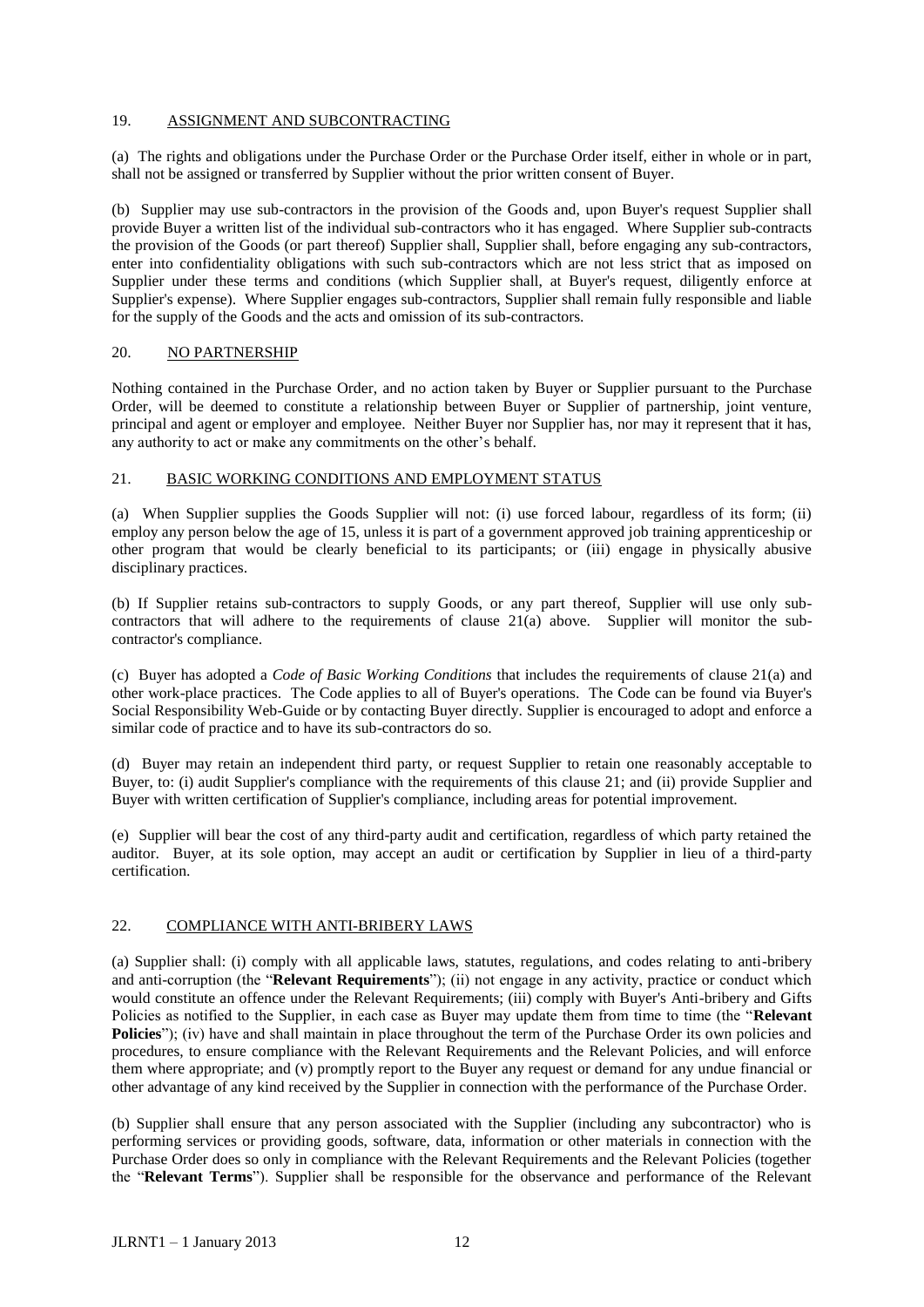Terms by such persons and shall be directly liable to Buyer for any breach by such persons of any of the Relevant Terms.

#### 23. SEVERABILITY

If any court of competent jurisdiction finds any term or condition to be unenforceable or invalid in whole or in part, such finding shall not affect the validity of the other provisions or the remainder of the provision in question. If any invalid, unenforceable or illegal provision of the Purchase Order would be valid, enforceable and legal if some part of it were deleted, the provision shall apply with the minimum modification necessary to make it legal, valid and enforceable.

#### 24. PUBLICITY

If Supplier wishes to publicly disclose the existence of its relationship with Buyer in relation to the provision of the Goods then Supplier shall not do so without the express prior written consent of Buyer to the form and manner of each such disclosure. Where Buyer has given such consent then Buyer, in its sole discretion, reserves the right to withdraw such consent at any time upon notice to Supplier.

#### 25. SURVIVAL

Any terms and conditions above relating to warranties, indemnification, Intellectual Property Rights, infringement, confidentiality, assignment, governing law and dispute resolution shall survive the expiration or termination of the Purchase Order for any reason whatsoever. For the avoidance of doubt clauses 1, 4, 5, 6, 7, 8, 9, 11, 12, 13, 14, 15, 16, 18, 22, 23, 24, 25, 26, 27, 28 and 29 shall survive termination or expiry of the Purchase Order.

#### 26. NOTICES

(a) Any notice, demand or communication in connection with the Purchase Order will be in writing and may be delivered by hand, first class post, registered post, Special Delivery post, Airmail, international courier or facsimile (but not by e-mail), addressed to the recipient at its registered office or its address, or facsimile number as the case may be. Notices to be sent to Buyer shall be marked for the attention of The Company Secretary.

(b) The notice, demand or communication will be deemed to have been duly served:

(i) if delivered by hand, at the time of delivery;

(ii) if delivered by first class post or Special Delivery post or international courier, 48 hours after being posted (or delivered to the international courier) or in the case of Airmail 10 Business Days after being posted;

(iii) if delivered by facsimile, at the time of transmission, provided that a confirming copy is sent by first class post, registered post, Special Delivery post, Airmail or international courier to the other party within 24 hours after transmission;

provided that, where in the case of delivery by hand or transmission by facsimile, such delivery or transmission occurs either after 4.00 p.m. on a Business Day, or on a day other than a Business Day, service will be deemed to occur at 9.00 a.m. on the next following Business Day (such times being local time at the address of the recipient).

#### 27. THIRD PARTY RIGHTS

(a) Unless otherwise agreed by Buyer, Buyer's Affiliates may, at its/their own option, benefit from the Goods supplied by Supplier.

(b) Save as in respect of Buyer's Affiliates, Buyer and Supplier do not intend that any term of the Purchase Order should be enforceable by any person other than Buyer and Supplier.

#### 28. BAILED PROPERTY

Supplier bears all responsibility for loss of, theft of and damage to any property owned by Buyer and in Supplier's possession or control for use in performing a Purchase Order, including responsibility for loss and damage which occur (howsoever caused) despite Supplier's exercise of reasonable care, but excluding normal